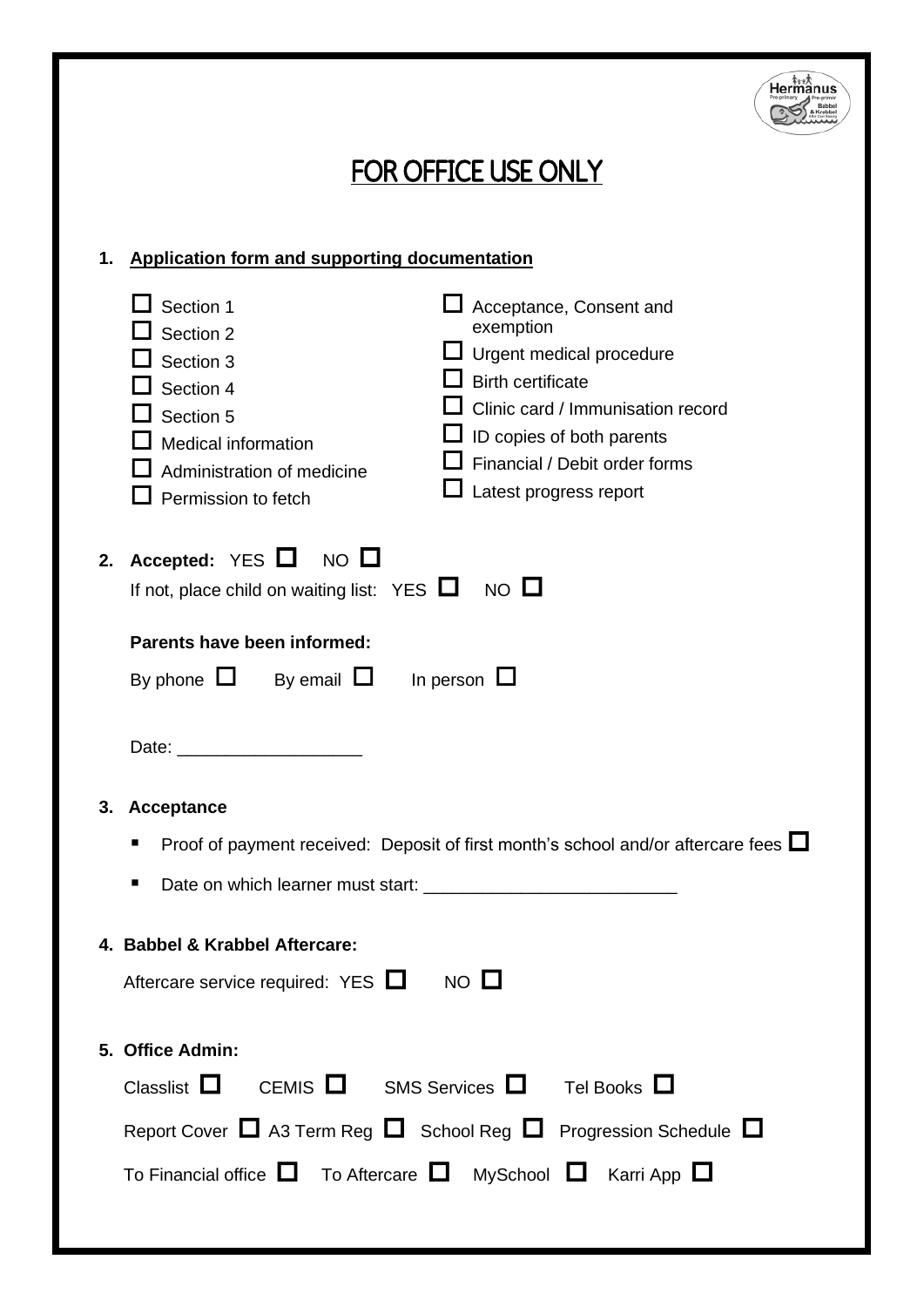| welcome to                                                                                                                                   |
|----------------------------------------------------------------------------------------------------------------------------------------------|
| ArxA<br>lermänus<br><b>Pre-primary</b><br><b>Pre-primêr</b><br><b>Babbel</b>                                                                 |
| FOUNDATION THROUGH LEARNING,<br>FRIENDSHIP AND FUN!                                                                                          |
| Lord Roberts Road<br>P.O. Box 209<br>Hermanys 7200<br>Tel: (028) 313-1025<br>E-mail: info@hermanuspreprim.co.za<br>www.hermanuspreprim.co.za |
| Name:<br>Date of birth:<br>Starting date: _                                                                                                  |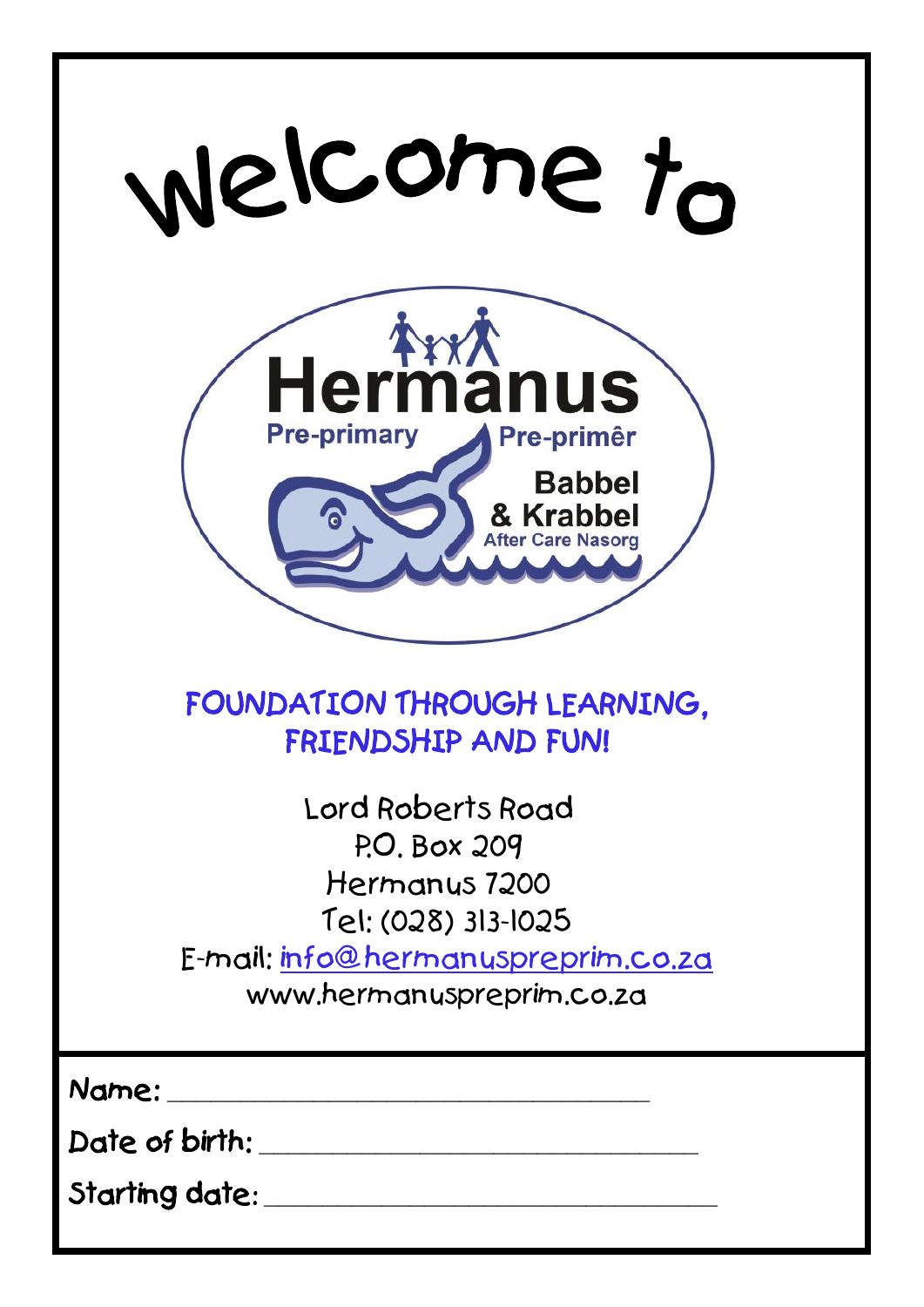## Hermanus **Command Response** APPLICATION FORM **1. PERSONAL DETAILS 1.1 CHILD** Full name:  $\Box$  First name: Surname: \_\_\_\_\_\_\_\_\_\_\_\_\_\_\_\_\_\_\_\_ Male Female Child's ID number: \_\_\_\_\_\_\_\_\_\_\_\_\_\_\_\_\_\_\_\_\_\_\_\_\_\_\_\_\_\_\_\_\_ Date of birth: **1.2 FATHER / GUARDIAN** Initials: extending the Surname: the Surname: the Surname: extending First name:  $\overline{\phantom{a}}$ ID number: \_\_\_\_\_\_\_\_\_\_\_\_\_\_\_\_\_\_\_\_\_\_\_\_\_\_\_\_\_\_\_\_\_\_\_\_\_\_\_\_\_\_\_\_\_\_\_\_ Residential address: \_\_\_\_\_\_\_\_\_\_\_\_\_\_\_\_\_\_\_\_\_\_\_\_\_\_\_\_\_\_\_\_\_\_\_\_\_\_\_\_\_\_\_\_\_\_\_\_\_\_\_\_\_\_\_\_\_\_\_ Postal Address: entitled and the set of the set of the Tel home:  $\Box$  Tel home:  $\Box$  \_\_\_\_\_\_\_\_\_\_\_\_\_\_\_\_\_\_\_\_\_\_\_\_\_\_ Cell phone: \_\_\_\_\_\_\_\_\_\_\_\_\_\_\_\_\_\_ Occupation: \_\_\_\_\_\_\_\_\_\_\_\_\_\_\_\_\_\_ Name of Company/Business: \_\_\_\_\_\_\_\_\_\_\_\_\_\_\_\_\_\_\_\_\_\_\_ Work address: \_\_\_\_\_\_\_\_\_\_\_\_\_\_\_\_\_\_\_\_\_\_\_\_\_\_\_\_\_\_\_\_\_\_\_ Tel work: \_\_\_\_\_\_\_\_\_\_\_\_\_\_\_\_\_\_\_\_ Email address: **1.3 MOTHER / GUARDIAN** Initials: Surname: Surname: Eirst name: Executive Surname: Executive Surname: Executive Surname: Executive Sur ID number: Residential address: \_\_\_\_\_\_\_\_\_\_\_\_\_\_\_\_\_\_\_\_\_\_\_\_\_\_\_\_\_\_\_\_\_\_\_\_\_\_\_\_\_\_\_\_\_\_\_\_\_\_\_\_\_\_\_\_\_\_\_ Postal Address: entitled and the set of the set of the Tel home:  $\overline{a}$  Tel home:  $\overline{b}$  \_\_\_\_\_\_\_\_\_\_\_\_\_\_\_\_\_\_\_\_\_\_\_\_\_\_ Cell phone: \_\_\_\_\_\_\_\_\_\_\_\_\_\_\_\_\_\_\_ Occupation: \_\_\_\_\_\_\_\_\_\_\_\_\_\_\_\_\_\_\_\_ Name of Company/Business: \_\_\_\_\_\_\_\_\_\_\_\_\_\_\_\_\_\_\_\_\_ Work address: \_\_\_\_\_\_\_\_\_\_\_\_\_\_\_\_\_\_\_\_\_\_\_\_\_\_\_\_ Tel work: \_\_\_\_\_\_\_\_\_\_\_\_\_\_\_\_\_\_\_\_\_ Email address: **Email address: 2. BABBEL & KRABBEL AFTERCARE** My child will be staying at Aftercare **YES YES NO**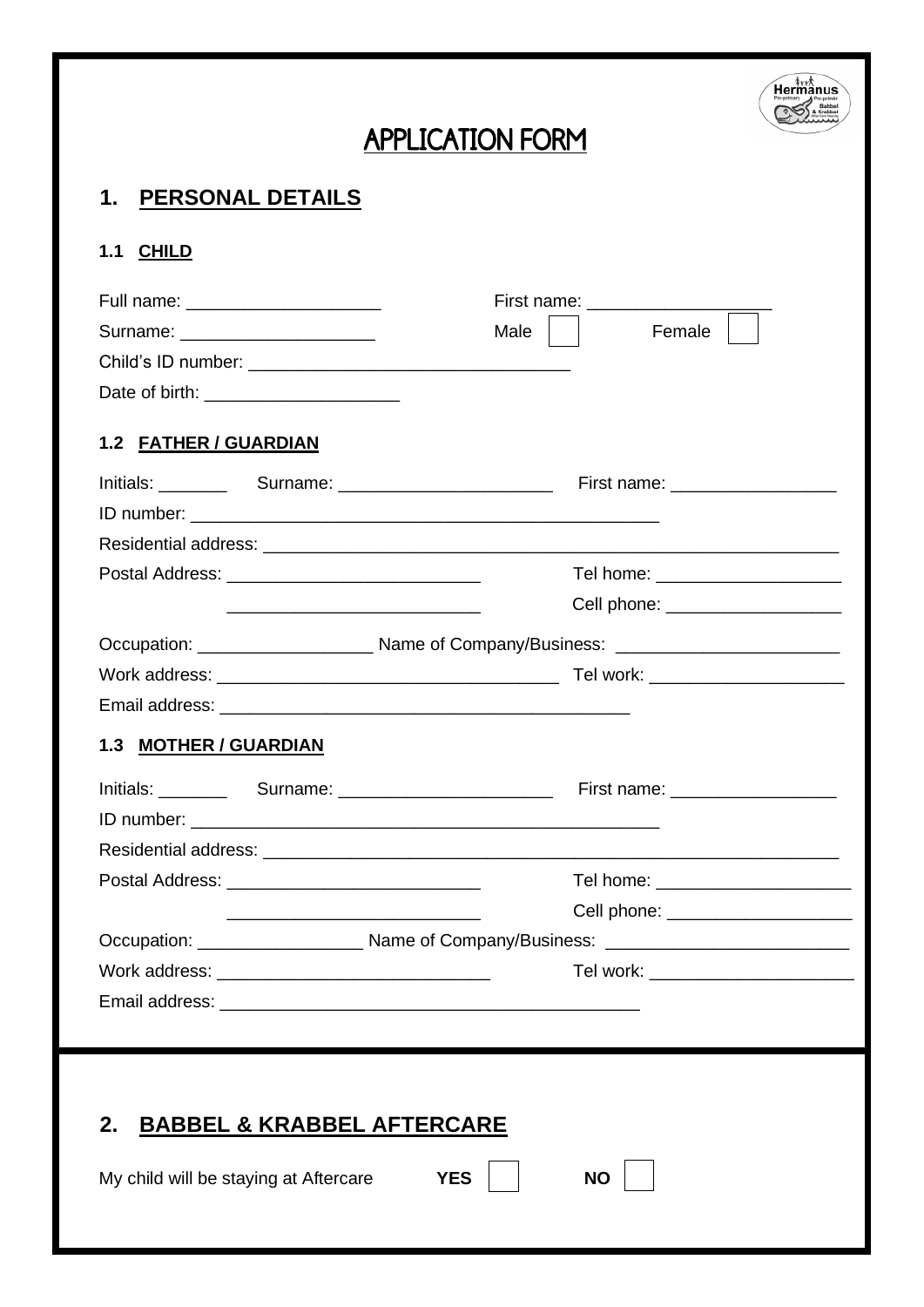## ADMINISTRATION OF MEDICATION



| Child Name and Surname: |  |
|-------------------------|--|
|                         |  |

Parent/Guardian Name and Surname:

In case of any serious illness, the procedures are as follows:

- 1. Parents will be contacted telephonically concerning the child's state.
- 2. In any other case such as a high fever or anything that looks like a contagious illness, it will be expected from you to come and fetch your child as soon as possible.
- 3. In any other circumstances where the parent cannot fetch the child immediately, medication will be administered as prescribed on the label, only if this permission section has been signed.

The abovementioned child is not allergic to Paracetamol (eg. Panado or any other generic equivalent.)

**\_\_\_\_\_\_\_\_\_\_\_\_\_\_\_\_\_\_\_\_\_\_\_\_\_ \_\_\_\_\_\_\_\_\_\_\_\_\_\_\_\_\_\_\_\_\_\_\_ Signature (Parent / Guardian) Date**

## PERMISSION FOR SOMEONE OTHER THAN MYSELF TO FETCH MY CHILD FROM SCHOOL / AFTERCARE

| I, ____________________________parent/guardian of __________________________give permission that the                                                                                                                                                    |                                                                            |           |
|---------------------------------------------------------------------------------------------------------------------------------------------------------------------------------------------------------------------------------------------------------|----------------------------------------------------------------------------|-----------|
| following persons may fetch my child/children from school/aftercare.                                                                                                                                                                                    |                                                                            |           |
| Name                                                                                                                                                                                                                                                    | Relationship to child                                                      | Telephone |
| □<br>the control of the control of the control of                                                                                                                                                                                                       |                                                                            |           |
| □<br><u> 1980 - Andrea Station Barbara, politik eta provincia eta provincia eta provincia eta provincia eta provincia</u>                                                                                                                               | <b>MOTHER</b>                                                              |           |
| ◻                                                                                                                                                                                                                                                       | the control of the control of the control of the control of the control of |           |
| ⊓                                                                                                                                                                                                                                                       |                                                                            |           |
| Thank you for your co-operation.                                                                                                                                                                                                                        |                                                                            |           |
| Signature (Parent / Guardian)                                                                                                                                                                                                                           | Date                                                                       |           |
| Very important!<br>Please note that your child may only be fetched by persons on this list. If the person is<br>not on the list we need to receive written permission from you as parent (by letter / email /<br>Whatsapp or sms to the class teacher). |                                                                            |           |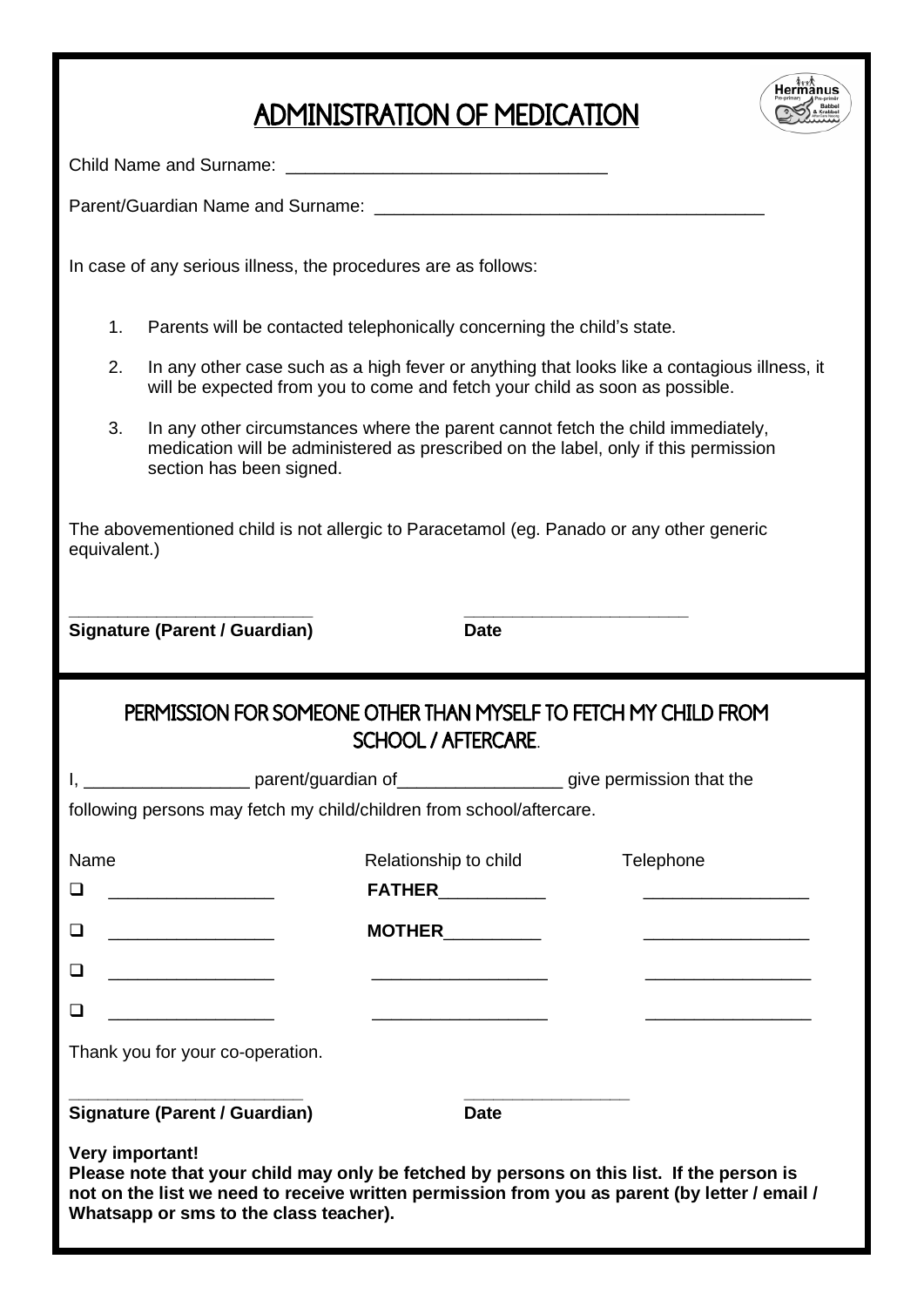### **HERMANUS PRE-PRIMARY ENROLMENT**



### **DOCUMENT CHECKLIST**

| <b>REQUIRED DOCUMENTS</b>                                | <b>TICK BOX</b> |
|----------------------------------------------------------|-----------------|
| Copy of learner's latest Progress report                 |                 |
| Copy of learner's Birth Certificate                      |                 |
| Copy of learner's Vaccination records                    |                 |
| <b>Copy of Parents'ID Documents</b>                      |                 |
| <b>Completed Application form</b>                        |                 |
| <b>Completed and signed Financial / Debit Order Form</b> |                 |

### **ADDITIONAL DOCUMENTATION REQUIRED FROM FOREIGN NATIONALS:**

| <b>REQUIRED DOCUMENTS</b>                                                                                                          | <b>TICK BOX</b> |
|------------------------------------------------------------------------------------------------------------------------------------|-----------------|
| Copy of Learner's Study permit                                                                                                     |                 |
| Copy of temporary Visa or Permanent Residency<br><b>Permit from the Department of Home Affairs</b><br>(for both parents and child) |                 |
| Copy of evidence that you have applied for<br>permission to legally work and stay in South Africa                                  |                 |
| Copy of both parents' and child's passports                                                                                        |                 |

### *MOST IMPORTANT*

*This Application for Admission will only be processed if ALL fields are completed legibly, are signed and ALL necessary supporting documents are attached.*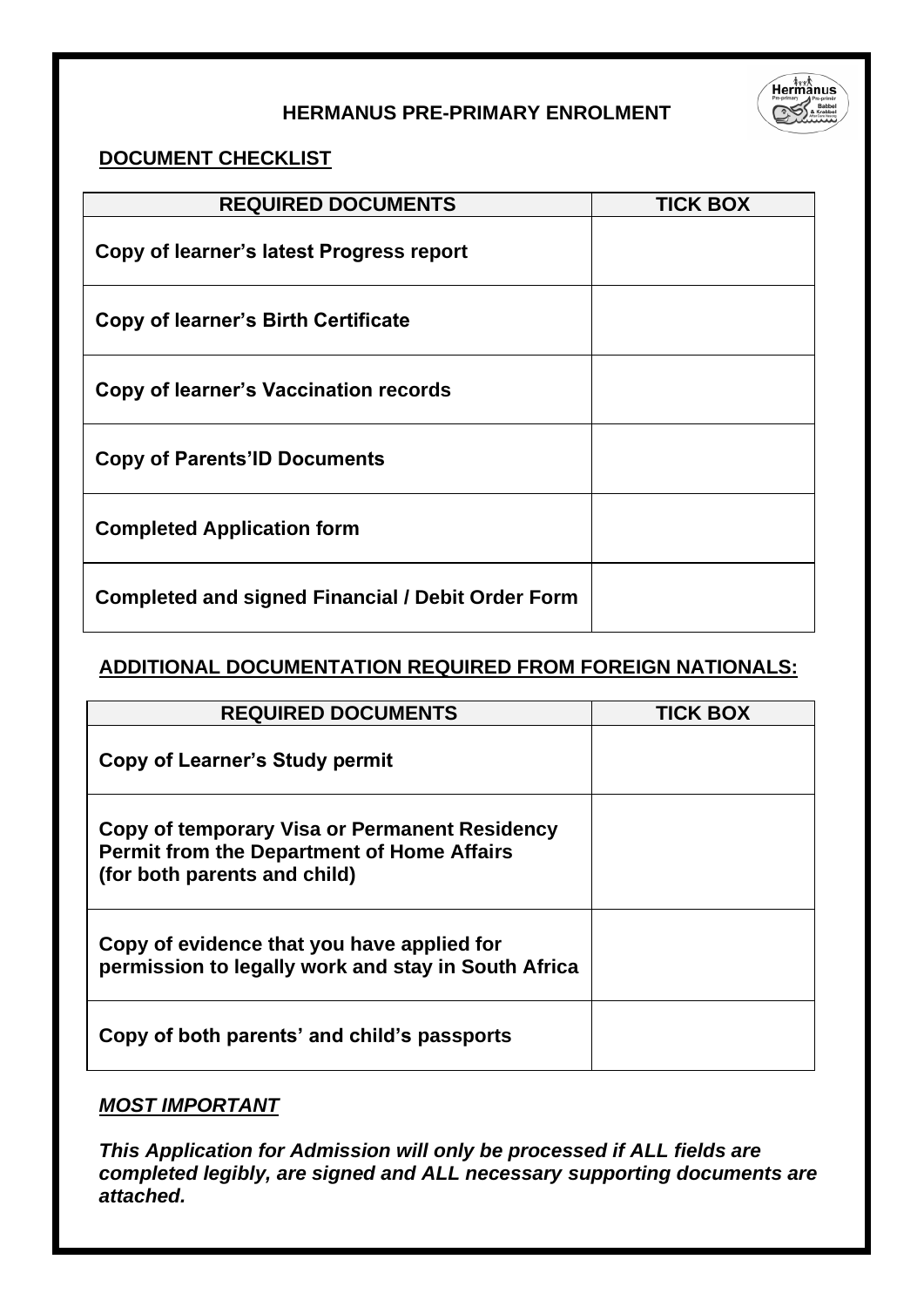## ACCEPTANCE, CONSENT AND EXEMPTION



residing at (address)

 $\Box$ , parent/guardian of  $\Box$ 

accept the admission of my child to Babbel & Krabbel aftercare and at the same time grant permission for my son/daughter to take part in all activities of the aftercare, including, but not limited to, games and educational excursions. I fully understand and accept that all these activities, games and excursions are undertaken at my son/daughter's own risk. I therefore agree not to lay any claims against Babbel & Krabbel aftercare, the Governing Body, the Department of Education, the Principal, or the personnel, for any loss of property or injuries to my child as mentioned above during the performance of these activities, games, or excursions as well as the transportation to and from the Primary School.

**The school/aftercare may publish photos of my child on their Website, Social Media platforms like Facebook and class Whatsapp groups.**

| --<br>-<br>., |  |
|---------------|--|
|---------------|--|

**PARENT/ GUARDIAN (FATHER) Name: \_\_\_\_\_\_\_\_\_\_\_\_\_\_\_ Signed: \_\_\_\_\_\_\_\_\_\_\_\_\_\_\_\_**

**PARENT/ GUARDIAN (MOTHER) Name: \_\_\_\_\_\_\_\_\_\_\_\_\_\_\_ Signed: \_\_\_\_\_\_\_\_\_\_\_\_\_\_\_\_**

**DATE: \_\_\_\_\_\_\_\_\_\_\_\_\_\_\_\_\_\_\_**

## EMERGENCY MEDICAL PROCEDURE

Hereby permission is given that should my child need any **emergency** medical help as a result of injury/injuries, sickness or any urgent epidemic, this can be administered without my explicit permission/consent according to the judgment of the Aftercare Head or any other person in charge at that specific time at Babbel & Krabbel aftercare. I also give permission that my child may be transported by the Aftercare Head or any other person in charge, to the hospital of our choice as indicated on this application form.

| <b>PARENT/ GUARDIAN (FATHER) Name:</b> | Signed: |
|----------------------------------------|---------|
|----------------------------------------|---------|

**PARENT/ GUARDIAN (MOTHER) Name: \_\_\_\_\_\_\_\_\_\_\_\_\_\_\_ Signed: \_\_\_\_\_\_\_\_\_\_\_\_\_\_\_\_**

**DATE:**  $\blacksquare$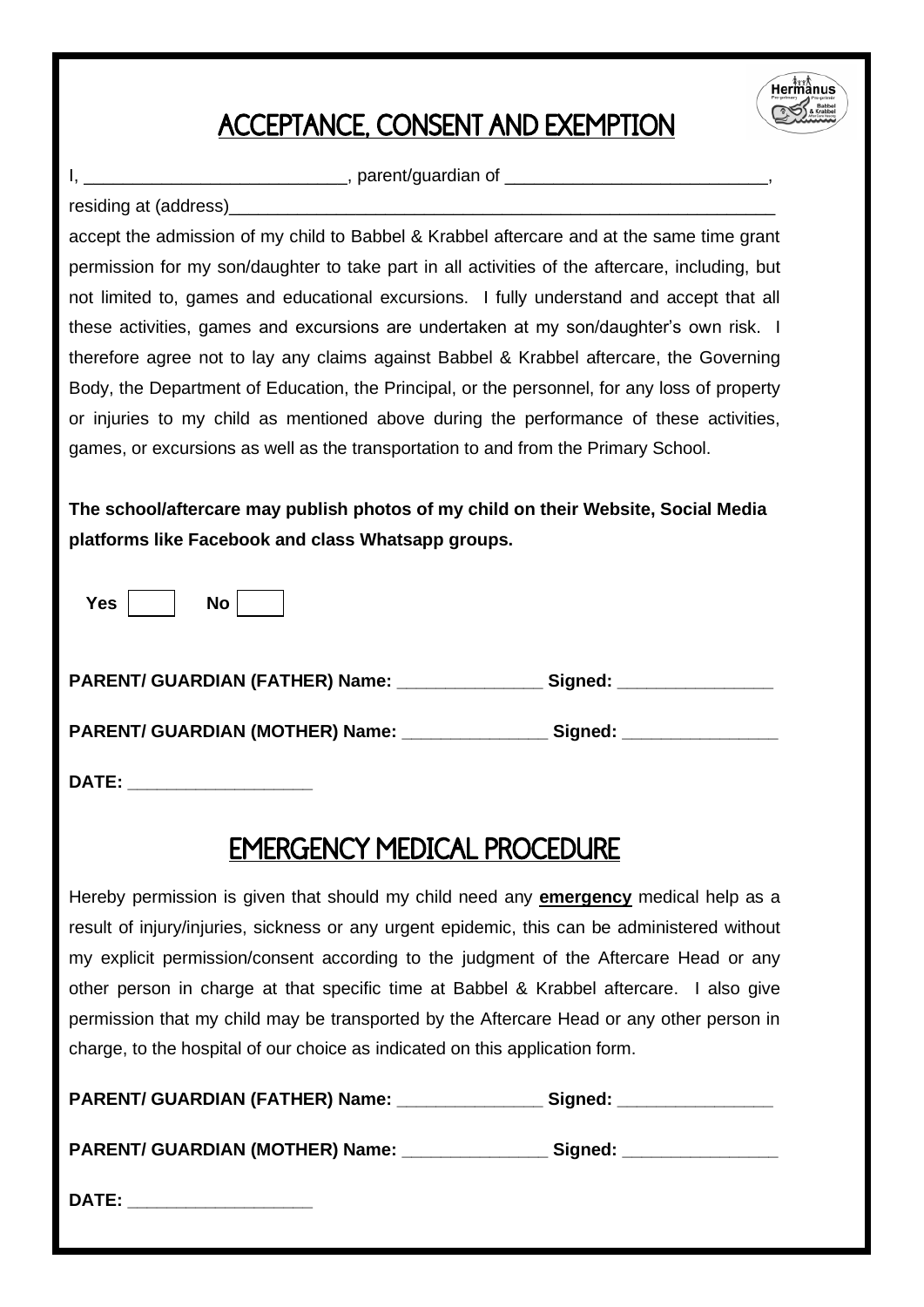

## **3. GENERAL INFORMATION**

#### 3.1 **Home background**

**Family status:** married / living together / divorced / single parent / other **Is the child:** your own / adopted / fostered / family member **If not your own:** child knows / does not know / must not know.

|                               | Language: Father __________________ Mother _______________   |  |
|-------------------------------|--------------------------------------------------------------|--|
| Number of children in family: |                                                              |  |
|                               | Position of child: $1^{st}$   $2^{nd}$   $3^{rd}$   $4^{th}$ |  |
|                               |                                                              |  |
|                               |                                                              |  |
|                               | Race: Asian / Black / Brown / White / Indian / Other         |  |
|                               | In which language should your child receive tuition?         |  |

#### 3.2 **Emotional**

**Mention shortly any other situations / happenings which may have had an effect on your child's life that you feel are of importance and that we need to know of in order to understand your child better: \_\_\_\_\_\_\_\_\_\_\_\_\_\_\_\_\_\_\_\_\_\_\_\_\_\_\_\_\_\_\_\_\_\_\_\_\_\_\_\_\_\_\_\_\_\_\_\_\_\_\_\_\_\_\_\_\_\_\_\_\_\_\_\_\_\_\_\_\_\_\_\_\_\_\_\_\_\_\_\_\_\_\_**

\_\_\_\_\_\_\_\_\_\_\_\_\_\_\_\_\_\_\_\_\_\_\_\_\_\_\_\_\_\_\_\_\_\_\_\_\_\_\_\_\_\_\_\_\_\_\_\_\_\_\_\_\_\_\_\_\_\_\_\_\_\_\_\_\_\_\_\_\_\_\_\_\_\_

#### **Underline ALL the attributes relevant to your child:**

Introverted, unsettled, nervous, daydreamer, needs lots of cuddling and pampering, poor self control, fears and phobias, jealous, moody, undisciplined, rebellious, cries a lot, tells lies, theft, fighting, selfish, helpful, bites nails, wets bed, masturbation, anything else of importance:

\_\_\_\_\_\_\_\_\_\_\_\_\_\_\_\_\_\_\_\_\_\_\_\_\_\_\_\_\_\_\_\_\_\_\_\_\_\_\_\_\_\_\_\_\_\_\_\_\_\_\_\_\_\_\_\_\_\_\_\_\_\_\_\_\_\_\_\_\_\_\_\_\_

\_\_\_\_\_\_\_\_\_\_\_\_\_\_\_\_\_\_\_\_\_\_\_\_\_\_\_\_\_\_\_\_\_\_\_\_\_\_\_\_\_\_\_\_\_\_\_\_\_\_\_\_\_\_\_\_\_\_\_\_\_\_\_\_\_\_\_\_\_\_\_\_\_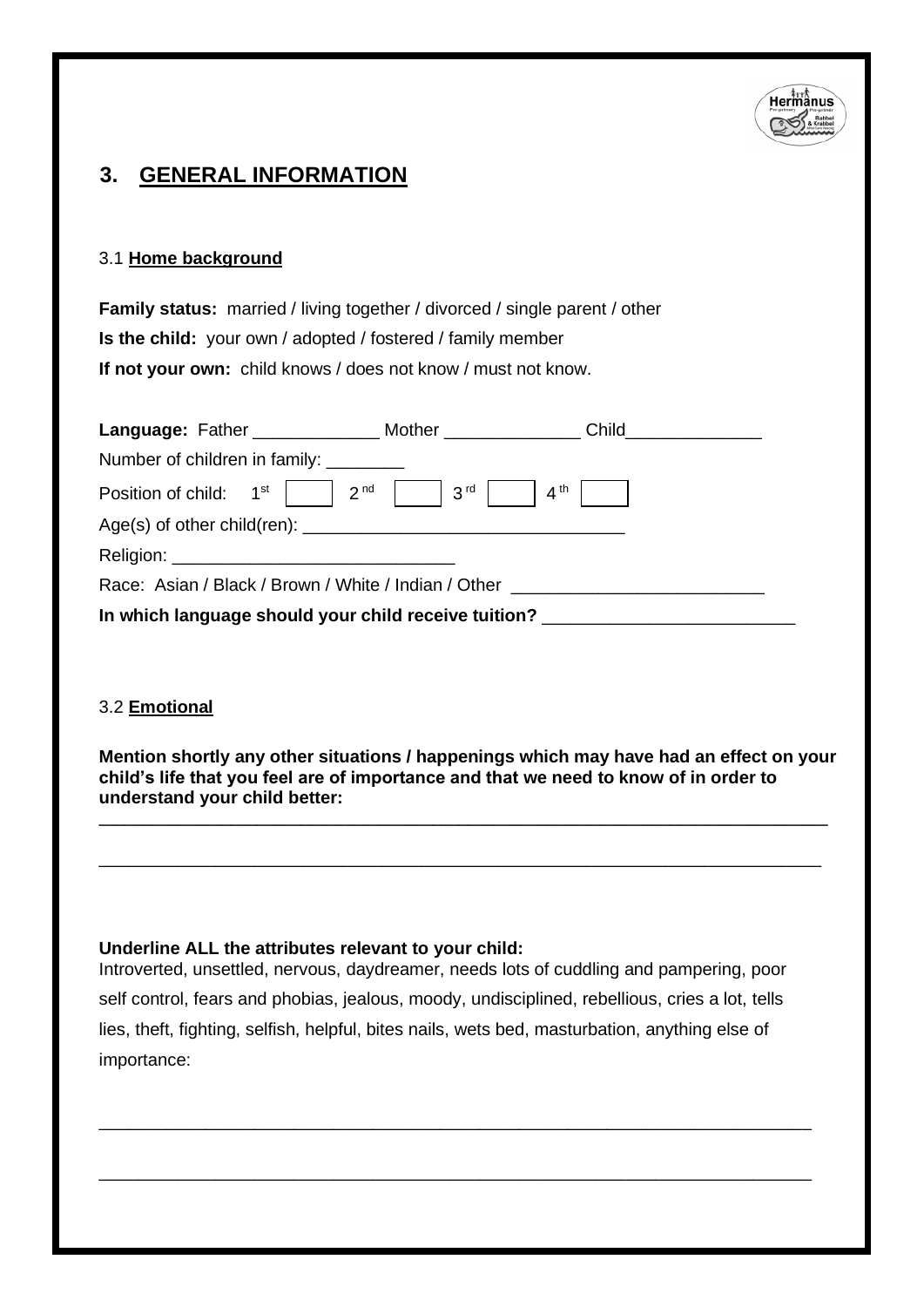## **4. SCHOOL / DAYCARE HISTORY**



#### **Please indicate which institution your child attended / is attending:**

Play group / Day mother / Pre-Primary school / Grandmother / Family / None

Name of institution: \_\_\_\_\_\_\_\_\_\_\_\_\_\_\_\_\_\_\_\_\_ Town / City: \_\_\_\_\_\_\_\_\_\_\_\_\_\_\_\_\_

Teacher / Principal Name: <br>
Tel: Teacher / Principal Name:  $\blacksquare$ 

Date completed:

## **5. DEVELOPMENTAL HISTORY OF CHILD**

#### 5.1 **Pregnancy**

No problems / complications

**Any of the following:** Bleeding / threatening miscarriage / kidney problems / high or low blood pressure / swollen joints, hands, feet.

\_\_\_\_\_\_\_\_\_\_\_\_\_\_\_\_\_\_\_\_\_\_\_\_\_\_\_\_\_\_\_\_\_\_\_\_\_\_\_\_\_\_\_\_\_\_\_\_\_\_\_\_\_\_\_\_\_\_\_\_\_\_\_\_\_\_\_\_\_\_\_

**Duration of pregnancy:** normal / early birth / late birth

Any other pregnancy problems/concerns:

#### 5.2 **Birth**

**Birth weight:** \_\_\_\_\_\_\_\_\_\_

Labour: \_\_\_\_ hour(s)

*Underline where applicable:*

Quick labour / instruments / caesarean (c-section) / lack of oxygen / breathing problems / jaundice / special aid needed (please specify):

\_\_\_\_\_\_\_\_\_\_\_\_\_\_\_\_\_\_\_\_\_\_\_\_\_\_\_\_\_\_\_\_\_\_\_\_\_\_\_\_\_\_\_\_\_\_\_\_\_\_\_\_\_\_\_\_\_\_\_\_\_\_\_\_\_\_\_\_\_\_\_ \_\_\_\_\_\_\_\_\_\_\_\_\_\_\_\_\_\_\_\_\_\_\_\_\_\_\_\_\_\_\_\_\_\_\_\_\_\_\_\_\_\_\_\_\_\_\_\_\_\_\_\_\_\_\_\_\_\_\_\_\_\_\_\_\_\_\_\_\_\_\_

\_\_\_\_\_\_\_\_\_\_\_\_\_\_\_\_\_\_\_\_\_\_\_\_\_\_\_\_\_\_\_\_\_\_\_\_\_\_\_\_\_\_\_\_\_\_\_\_\_\_\_\_\_\_\_\_\_\_\_\_\_\_\_\_\_\_\_\_\_\_\_  $\_$  , and the set of the set of the set of the set of the set of the set of the set of the set of the set of the set of the set of the set of the set of the set of the set of the set of the set of the set of the set of th

**Any other birth complications:**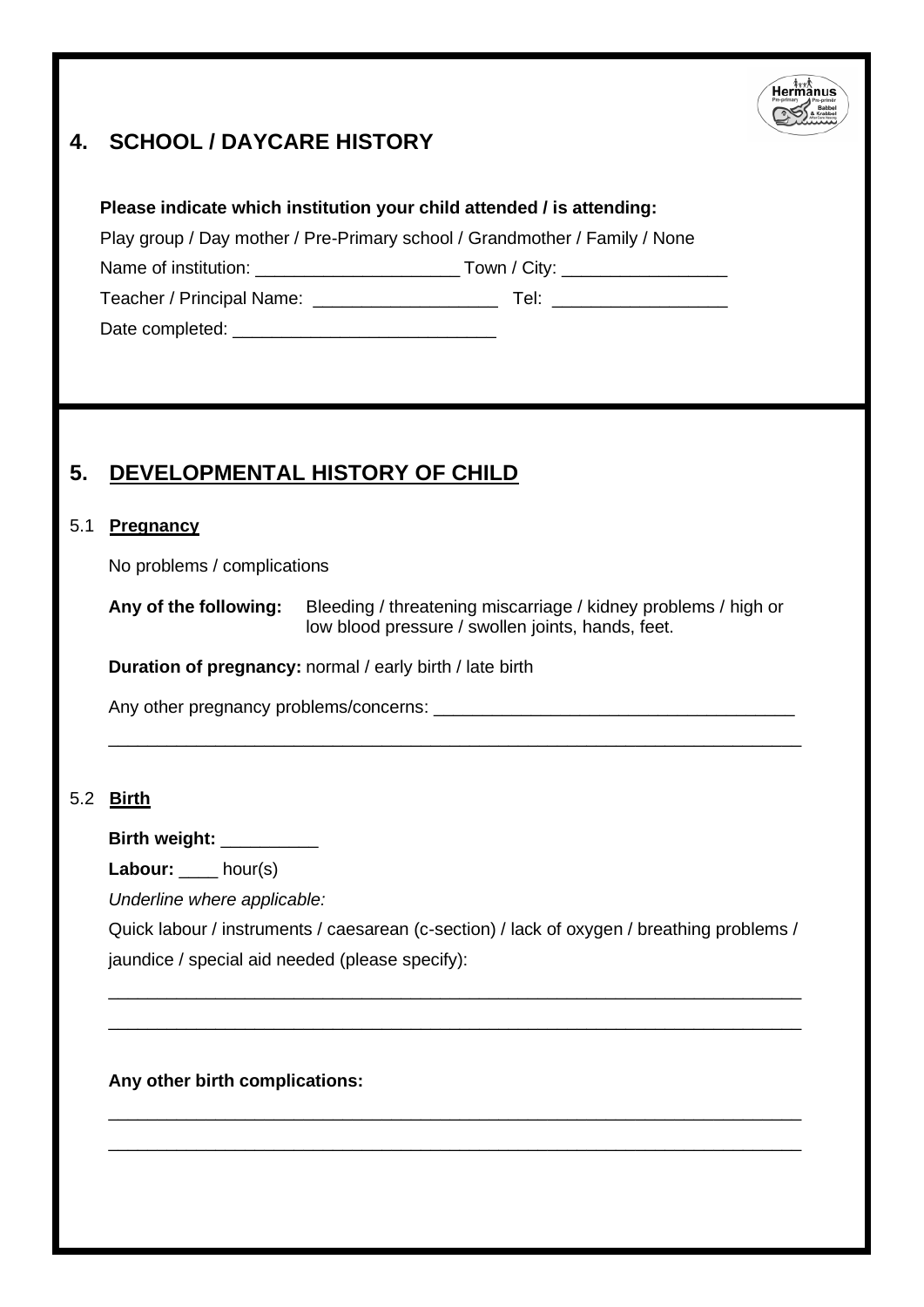# MEDICAL INFORMATION



| 1.         | any other)                                                                                                                                                                                                                    | Do your child suffer from any life-threatening allergies? (eg. bee sting / food / |
|------------|-------------------------------------------------------------------------------------------------------------------------------------------------------------------------------------------------------------------------------|-----------------------------------------------------------------------------------|
|            | YES / NO (if yes, please specify)                                                                                                                                                                                             |                                                                                   |
|            | 2. Is there any other specific medical condition that we must be aware of?<br>(eg. diabetic / epilepsy / asthma / other)<br><b>YES / NO</b> (if yes, please specify)                                                          |                                                                                   |
| 3.         | <b>General Practitioner in Hermanus:</b>                                                                                                                                                                                      |                                                                                   |
|            |                                                                                                                                                                                                                               |                                                                                   |
|            |                                                                                                                                                                                                                               |                                                                                   |
|            |                                                                                                                                                                                                                               |                                                                                   |
| 4.         | Emergency:                                                                                                                                                                                                                    |                                                                                   |
|            | Should neither of the parents be available, please contact:                                                                                                                                                                   |                                                                                   |
|            | Person: National Person State Contract of the Contract of the Contract of the Contract of the Contract of the Contract of the Contract of the Contract of the Contract of the Contract of the Contract of the Contract of the | Tel Number: ________________                                                      |
|            | Person: _______________________                                                                                                                                                                                               | Tel Number: ________________                                                      |
|            |                                                                                                                                                                                                                               |                                                                                   |
|            | <b>MEDICAL AID</b>                                                                                                                                                                                                            | <b>STATE PATIENT</b>                                                              |
| Fund Name: |                                                                                                                                                                                                                               | File Name:                                                                        |
|            | Principal member:                                                                                                                                                                                                             | File Number:                                                                      |
|            | Membership number:                                                                                                                                                                                                            |                                                                                   |
|            | IN CASE OF AN EMERGENCY, TRANSPORT MY CHILD TO:                                                                                                                                                                               |                                                                                   |
|            | <b>PROVINCIAL HOSPITAL</b>                                                                                                                                                                                                    | <b>PRIVATE HOSPITAAL</b>                                                          |
|            |                                                                                                                                                                                                                               |                                                                                   |